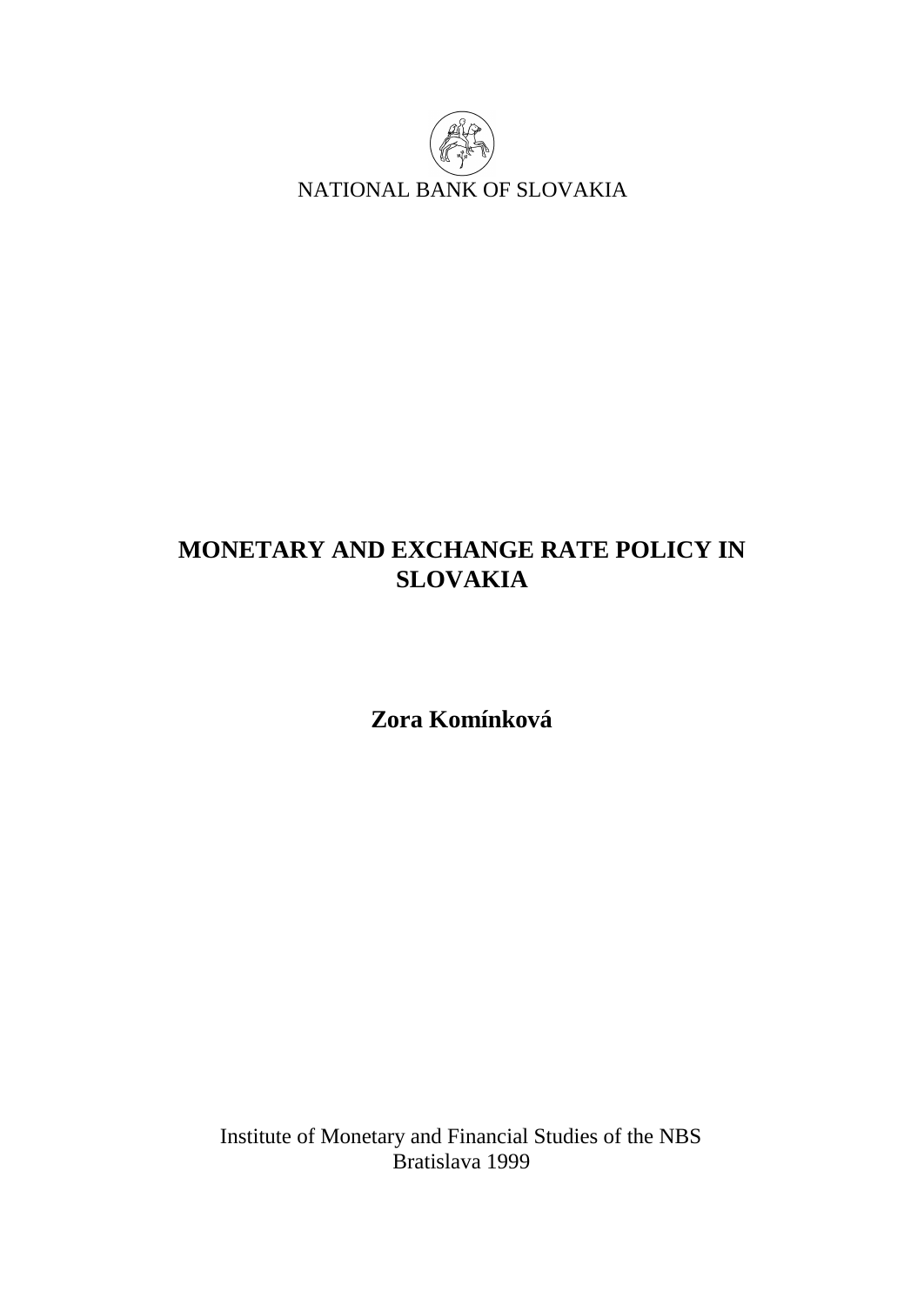## **Monetary and exchange rate policy in Slovakia**

After two years of macroeconomic and monetary stabilization (1993-1994), Slovakia has represented a central European country, where a disinflation process has continued simultaneously with a rapid economic growth. In 1996, serious imbalances in the external sector emerged which persisted in 1997-1998. Removing of the external disequilibrium will require a new package of stabilization measures. This, unfortunately, is coming in the period, when the European Union is expecting positive growth effects from its monetary integration and introduction of the single currency euro.

|                                         | 1995  | 1996    | 1997   | 1998         |
|-----------------------------------------|-------|---------|--------|--------------|
| GDP (real growth in $\%$ )              | 6.8   | 6.6     | 6.5    | $4.4^{1}$    |
| CPI (yearly average)                    | 9.9   | 5.8     | 6.1    | 6.7          |
| Fiscal deficit (sufficit) /GDP          | (0.5) | 0.9     | 4.4    |              |
| Current account deficit /GDP            | 2.3   | $-11.2$ | $-9.9$ | $-10.1$ (Q3) |
| Gross external debt<br>(USD bill.)      | 5.8   | 7.8     | 9.9    | 11.9 (Sept.) |
| Gross external debt<br>per capita (USD) | 1099  | 1473    | 1867   | 2201 (Sept.) |

**Table 1 Selected indicators of the Slovak economy** 

*Source*: Statistical Office of the SR; National Bank of Slovakia.<sup>1</sup>Preliminary estimate.

The article discusses monetary and exchange rate policies of the National Bank of Slovakia (NBS) with respect to development trends in the real economy, over the period 1995-1998. Potential impact of the euro on the Slovak economy is considered in the last part of the article.

## **MONETARY POLICY**

#### **Goals, targets, instruments**

l

By law, the monetary policy goal of the NBS is ensuring the internal and external stability of the Slovak currency - the Slovak crown (SKK). In the extent that does not jeopardise this goal, the monetary policy should promote the economic growth. The main monetary policy target is to control the rate of inflation, which was performed through two intermediate targets: (1) a fixed exchange rate<sup>1</sup> of the Slovak crown (as a longer-term target) and (2) the annual growth of the money supply expressed by the monetary aggregate M2. The operational variable is central bank money (the monetary base), which is regulated by changes in discount and Lombard rates2, open market operations, and minimum reserve requirements (MRR). Apart from this, the year 1995 was the last year, when direct regulations (credit limits for largest banks) of the money stock growth were used.

The two-target monetary policy orientation might be considered in some extent misleading from the theoretical point of view, given the inability to control the money supply in conditions of the fixed exchange rate. In fact, the leading criterion of the monetary policy of the NBS was maintenance of the fixed exchange rate, all over the period concerned.

<sup>&</sup>lt;sup>1</sup> On 30 September 1998, the fixed rate regime was canceled and replaced by floating.

<sup>&</sup>lt;sup>2</sup> In practice, the regulative role of these rates was rather marginal. The discount rate served probably as an indicator signalizing the orientation of the monetary policy of the NBS during 1995-1996, when several cuts in the rate occurred placing it from 12 % to 8.8 %, the latter remaining unchanged up to present days. The use of the Lombard rate (at a level of 15 %) was very limited over the whole period concerned, as banks were not automatically allowed to withdraw these sources.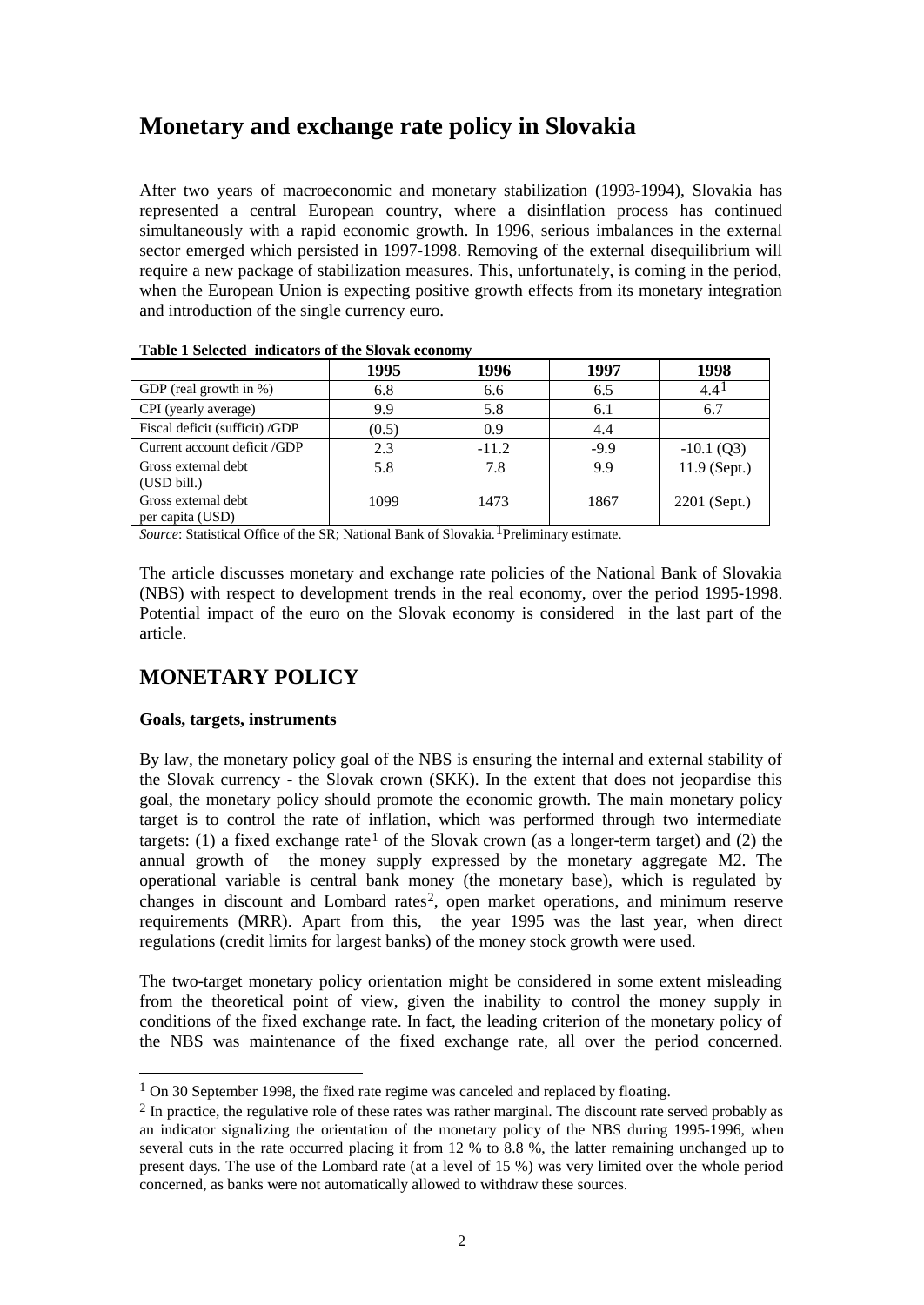Nevertheless, yearly increase in the money supply M2 was regularly announced as an intermediate target of the Monetary program of the NBS. Thus, reaching of the final inflation goal was conditioned by stable exchange rate (fixed within a fluctuation band) and by yearly increase in M2 (and of the domestic credit) relative to the expected growth of the real GDP and unchanged income velocity (nominal GDP/M2).

|      |                       | <b>Monetary Program</b>        |                | <b>Actual values</b>           |  |  |
|------|-----------------------|--------------------------------|----------------|--------------------------------|--|--|
|      | $\mathbf{M2}$         | Rate of inflation <sup>1</sup> | M <sub>2</sub> | Rate of inflation <sup>1</sup> |  |  |
| 1993 | 12 %                  | 17.0 %                         | 18.3%          | 25.1 %                         |  |  |
| 1994 | 13.2 %                | $10.0 - 13.2$ %                | 18.9%          | 11.7 %                         |  |  |
| 1995 | 12.3 %                | 8.0%                           | 21.2 %         | 7.6 %                          |  |  |
| 1996 | $11.6 + (-0.6 %^{2})$ | $6.0 - 7.5\%$                  | 16.5 %         | 5.4 %                          |  |  |
| 1997 | 10,7%                 | $4.9 - 5.8%$                   | 8.7 %          | 6.4 %                          |  |  |
| 1998 | 9.4 %                 | 5.6-5.9%                       | 2.7 %          | 5.6 %                          |  |  |
| 1999 | 6.0%                  | 5-7 % $3(7-9%)$ <sup>4</sup>   |                |                                |  |  |

| Table 2 Monetary targets of the NBS |  |  |
|-------------------------------------|--|--|
|                                     |  |  |

<sup>1</sup> Yearly rate Dec./Dec.; <sup>2</sup> Revised value of June 1996 (originally: 13.2 %); <sup>3</sup> Pure inflation;

4 Including increase in regulated prices by 10 %.

As shown in Table 2, there was not a direct relation between the dynamics in M2 and the rate of inflation in the Slovakia´s economy. Several reasons for differentials between the targeted and actual values of the M2 growth and for a week interrelation of this aggregate and the rate of inflation in Slovakia might be cited. Apart from the systemic reason related with the fixed exchange rate regime, the stability of the money multiplier between the base money and the M2 aggregate was not perfect; statistical data were inadequate (short time series) and without knowledge on time delays between monetary and real variables; the assumption of unchanged money velocity was not true; the whole transmission mechanism was imperfect, due to volatile macroeconomic and microeconomic environments. In addition, the character of the monetary policy of the NBS was accommodative: seeing a decline in inflation, the NBS estimated it could foster the economic growth by allowing the M2 growth ahead of the target (or, the real GDP growth differed from growth rates the NBS used to devise its monetary programs).

#### **Control of M2 growth**

Control of the money supply growth was the primary role of the monetary policy of the NBS. Sources of monetary expansion differed over the period: while in 1995 it was a dynamic inflow of foreign exchange resources resulting from favorable development of the current account, in 1996 it was an enormous increase in foreign bank loans for financing large amounts of imports pulled by dynamic increase in domestic demand. Simultaneously, the lending activities of banks in domestic currency with the private sector grew rapidly. Finally, in 1997-1998, the main factor of the monetary expansion was government lending related with financing budget deficits and extra budgetary investment projects (namely highways).

The monetary development of 1995-1996 resulted in an excessive growth of liquidity in the Slovak banking sector. Sterilization activities of the NBS performed by current open market operations were enhanced with purchasing the own bills of the NBS. Issuing NBS-bills became regular during 1996, since, given a favourable government budget performance, the limited amount of T-bills were not able to take care of the growing liquidity of the banking sector.

The sterilization policy of supporting economic growth resulted in an extreme dynamics in the M2 growth. Tightening of the monetary policy came in July 1996. In order to slow down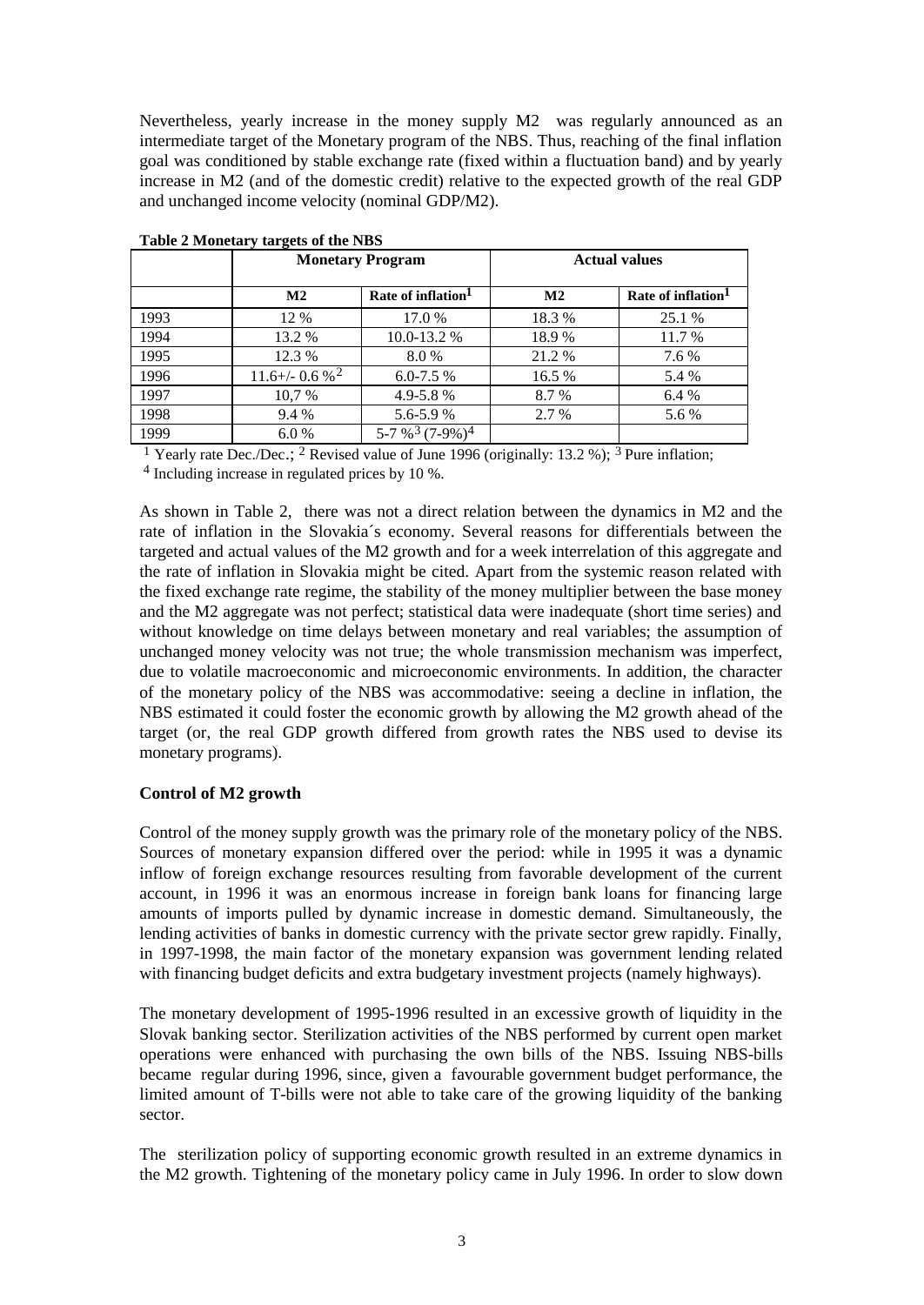the lending activities of banks, the NBS adopted a package of measures orientated against both, domestic and foreign currency credit expansion. The ratio of required minimum reserves was increased (unified) to 9 % (as compared with the former 9 % on demand deposits and 3 % on time deposits) and the Lombard rate was increased to 15 % (by 2 points). In addition, a special foreign exchange regulation (the "foreign exchange position of bank for monetary purposes", see below) was introduced.

Further tightening of the monetary policy occurred at the beginning of 1997, when quantitative liquidity management was introduced and banks lose the automatic access to refinancing resources of the NBS. On the other hand, an unexpected huge increase in government sector´s financial requirements occurred this year. As shown in Table 3, worsening of the government budget performance together with opening of large highway projects resulted in a typical crowding out effect of the government spending upon the private sector investment.

|                                       | 1993  | 1994   | 1995    | 1996 | 1997 | 1998 |
|---------------------------------------|-------|--------|---------|------|------|------|
| Total credit to enterprises<br>and    | 10.8  | 1.9    | 14.7    | 18.2 | 2.2  | 5.7  |
| households                            |       |        |         |      |      |      |
| - credits in SKK                      | 9.1   | 0.5    | 12.3    | 16.8 | 0.9  | 3.7  |
| - credit in foreign currency          | 118.9 | 77.8   | 57.6    | 35.7 | 14.9 | 24.9 |
|                                       |       |        |         |      |      |      |
| Memorandum item:                      |       |        |         |      |      |      |
| Net credit to government <sup>1</sup> | 77.5  | $-0.5$ | $-11.6$ | 4.7  | 44.3 |      |

**Table 3 Bank credit to the private sector (yearly percentage changes)** 

<sup>1</sup> including net credit to National Property Fund.

l

*Source:* Monetary Survey of the NBS 1993-1998; in current exchange rate.

The inconsistency of fiscal and monetary policies resulted in a rapid increase in interest rates, which, altogether with external imbalances, led to an attack against the Slovak crown, in May 1997. Critical development in the foreign exchange market caused a lack of liquidity, resulting in a limitation in interbank market trading. Finally, the official BRIBOR rates quotation was stopped<sup>3</sup> and temporary replaced by unofficial monitoring of interbank interest rates. The threat of devaluation was warded off with the aid of temporary suspending the refinancing of the banking sector. Nevertheless, the situation on the foreign exchange market affected the monetary environment during the remaining period of the year: highly volatile development of money market interest rates though stopped, interest rates stabilized at a higher than previous level, moving to 20-25 %. The inflation accelerated, reaching 6.4 % at the end of the year4, i.e. increased by 1 percentage point, as compared with 1996.

The aim of the monetary policy in 1998 was to maintain the fixed exchange rate of the Slovak crown and to slow down the increasing inflation trend from the previous year. There was supposed also some space for reducing interest rates.

The control of the money supply faced all over the year with pressures on the foreign exchange market. Devaluation expectations of the public increased since the beginning of the year, then additionally fostered by the financial crisis in Russia and following outflow of resources from the "emerging markets". In addition, there was in play also a domestic

<sup>3</sup>BRIBOR = BRatislava InterBank Offering Rate. Since July 1995, BRIBOR on overnight, 1-month, and 3- month deposits are announced; since March 1996 a 6-month BRIBOR was introduced. During the end-May period, highest interbank rates were reached: the overnight at the level of 185.00 %, 1 month 62.50 %, 6-month 45.00 %.

<sup>4</sup>Some part of the increased inflation was due to the introduced import surcharge of 7 % since the beginning of the year (that was not expected in the monetary program of the NBS).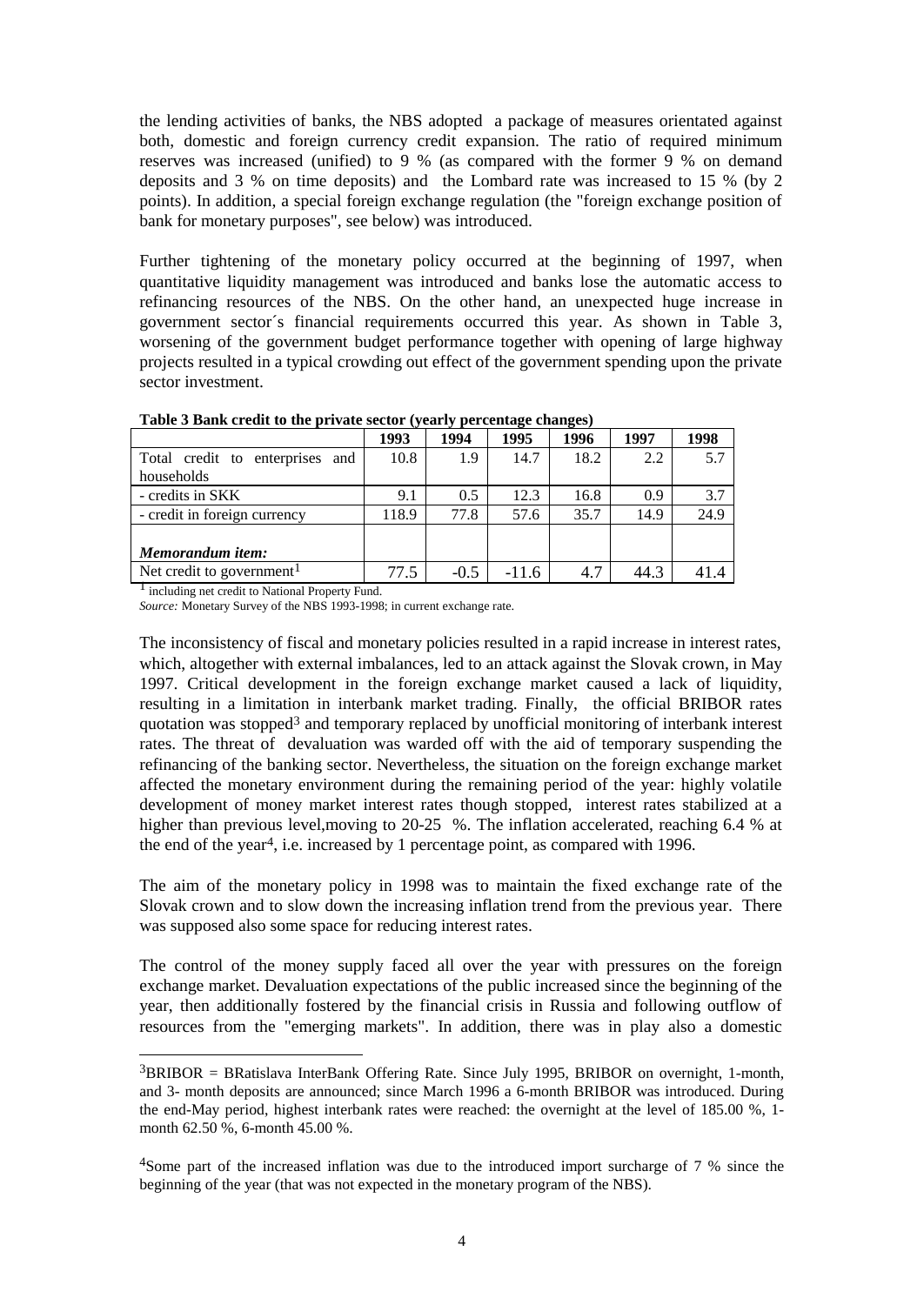political situation marked with uncertainties on the future development after the parliamentary elections.

The exchange rate of the SKK depreciated due to large foreign exchange purchases by domestic as well as foreign banks, namely after bringing down the ratings of Slovakia. The reaction of the NBS was a reduction of refinance activities of banks. During June and July, excessive liquidity in the banking sector, formed by growing budget deficit and by resources from abroad devoted to finance government debt service, led the NBS to adopt sterilization policy. In August and September, a massive outflow of foreign exchange reserves of the central bank occurred, due to continuous interventions of the NBS at the foreign exchange market. In spite of this, devaluation expectations persisted and uncertainty of commercial banks on access to refinance resources grew accompanied by increase in interest rates. As of 1 October 1998, the fixed exchange rate regime of the SKK was replaced by the floating one.

The dynamics of main monetary variables in 1998 was slower then programmed in the Monetary program of the NBS. Yearly increase in money supply M2 (in a fixed exchange rate) reached 2.7 %, i.e. a level highly below the program. However, this was namely due to a significantly higher (-42.3 %) then expected (-12.7 %) decrease in net foreign assets. Credit to the private sector increased by 4.4 % (as compared with the programmed 8.6 %), which, together with the increase in net credit to government by 35.3 % represented an increase in net domestic assets by 11.2 % (as compared with the programmed 13.5 %).

The growth dynamics of inflation that accelerated, due to increased excises and some liberalization steps in regulated prices from the beginning of the year to the highest June's level of 7.4 %, slowed down, reaching the programmed bottom value of 5.6 % in December.

The development of interest rates in 1998 was rather favorable, as compared with 1997. The previous volatility of interest rates was reduced, which enabled reintroduction of listing of 1- 3-month BRIBORs in February 1998. Interest rates had a decreasing trend in the first half of the year, thereafter they increased unevenly. The average BRIBOR rates in December 1998 reached 16.12 % for 1-month deposit rate (Dec. 1997: 24.42 %), 17.29 % for 2-month rate (Dec.:1997: 25.54 %) and 18.26 % for 3-month rate (Dec.: 1997: 26.48 %).

## **FOREIGN EXCHANGE POLICY AND EXCHANGE RATE REGIME**

During 1993-1995, the foreign exchange policy of the NBS operated within the system of limited convertibility of the currency. The exchange rate of the SKK was fixed to a currency basket of DEM and USD in the ratio 60:40.<sup>5</sup> The fixed rate experience from the beginning of transformation proved to be successful as a nominal monetary anchor, promoting a rapid slow down in inflation. In addition, the performance and territorial restructuring of the export sector toward market economies was promoted after the CMEA-market break-down.

During 1994-1995, the balance of payments developed favorably. Foreign exchange reserves of the banking sector grew with an increasing dynamics due to a rapid expansion of the export sector activities. Therefore, a new foreign exchange act, introducing convertibility of the Slovak crown on the current account transactions was approved.<sup>6</sup> The act entered into force on 1 October 1995.

l

<sup>5</sup>This ratio was derived from the currency structure of the Slovak foreign trade and all over the concerned period proved as rational.

<sup>&</sup>lt;sup>6</sup>The act enables a gradual liberalisation of the capital account transactions as well (excluding the final stage of transition toward a full convertibility). The time and subject schedule of the process were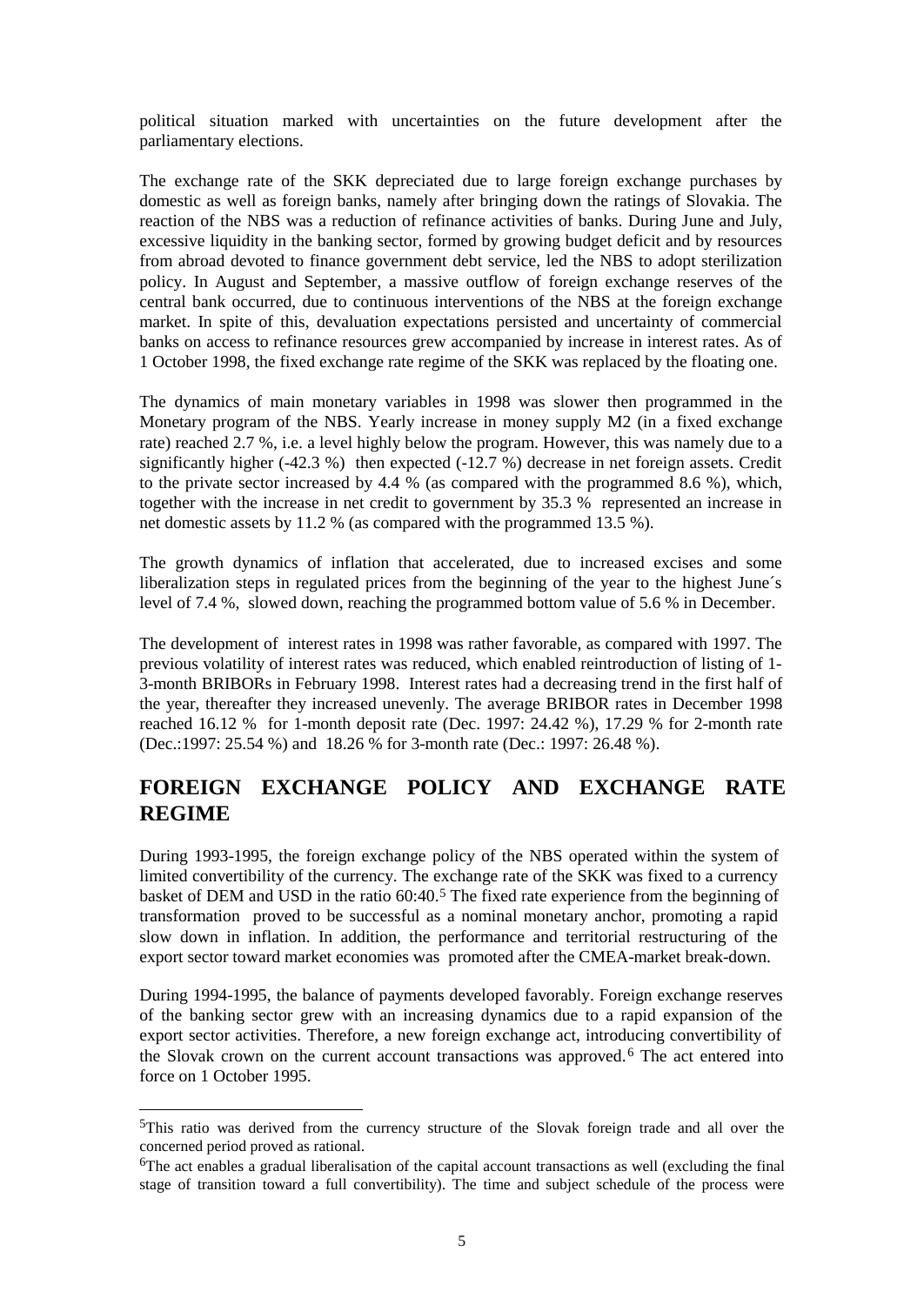Within the framework of the new foreign exchange act, adjustments were made in foreign exchange management, in order to enable a more flexible performance of the exchange rate policy. As of 1 January 1996, the fluctuation band<sup>7</sup> of the SKK was extended from +/-1.5% to  $+/-3\%$ . Further extensions to  $+/-5\%$  and to  $+/-7\%$  followed, as of 16 July 1996 and 1 January 1997. Thus, the maneuvering space for the exchange rate policy was enlarged so that the NBS could react more flexibly on the balance of payments development, especially with regard to control of short-term capital inflows.

Innovations in foreign exchange trading between the NBS and commercial banks were adopted, as well. In order to support development of the interbank foreign exchange market, a currency band of +/- 0,25% for commercial banks trading at the foreign exchange fixing of the NBS was introduced, minimum required amounts traded on the fixing were increased (to USD 300,000, or DEM 500,000 respectively) and some obligations of banks related with the NBS´s fixing performance were removed. In 1995, due to under-developed interbank foreign exchange market, the share of the NBS´s fixing in the total amount of domestic foreign exchange operations was prevailing (close to 70 %). Since 1996, trading among commercial banks prevailed, representing roughly 95 % of the Slovak interbank foreign exchange market.

On may state that during 1994-1996, the NBS was successful in maintaining the fixed exchange rate of the currency. The exchange rate policy made flexible use of the fluctuation band. No intervention of the NBS on the foreign exchange market in favor of supporting the fixed rate was required. The exchange rate of the SKK was determined mainly by the commercial banks´ supply and demand at the foreign exchange fixing of the NBS.

The impact of the current account development on the stability of the exchange rate seemed to be rather secondary, as financing of the current account deficit, which rapidly deepened since 1996, was ensured by resources from the financial account. However, apart from continuos increase in financial credits to enterprises, a huge increase in short-term speculative capital inflow was recorded in 1996. In order to solve the problem, the regulation "monetary position of bank for monetary purposes" was introduced. The regulation imposed upon banks a required foreign exchange assets/liabilities ratio, adjusted with regard to resident and non-resident origins.<sup>8</sup> It came into force on 31 December 1996. To this date banks were obliged to reach the ratio of 0.65. The remaining uncovered position would be penalized by increasing minimum reserve requirements. For 1997, the ratio was increased to  $0.70$  (on 31 March) and to  $0.80$  (on 30 June).<sup>9</sup> The ratio of  $0.80$  remained in force in 1998, as well.

arranged with regard to the economic restructuring conditions in Slovakia and in accordance with the liberalization codes of the OECD. Large part of the capital account transactions was liberalized in December 1996. Next steps followed in April 1998. Final stage (excluding purchasing of real estates by non-residents in Slovakia) is scheduled for 2000.

l

7 The NBS by intermediate of the "Auction Committee" weekly determined in what part of the fluctuation band the exchange rate of the SKK could move during the next week. By July 1996, limitation of +/-0.1 % for daily fluctuations against the basket parity was set; thereafter, the limitation was canceled.

<sup>8</sup>The position was constructed with the numerator representing the bank's total foreign exchange assets minus foreign exchange assets with residents and the denominator representing the bank´s foreign exchange liabilities plus liabilities with non-resident banks denominated in Slovak crowns.

9An inconvenient feature accompanying fulfilment of the ratio was that banks adjusted their positions just to the prescribed date (to the end of the month), by the way of trading in short-term foreign assets and liabilities, which caused a high volatility of them. Therefore, a daily data base for calculating the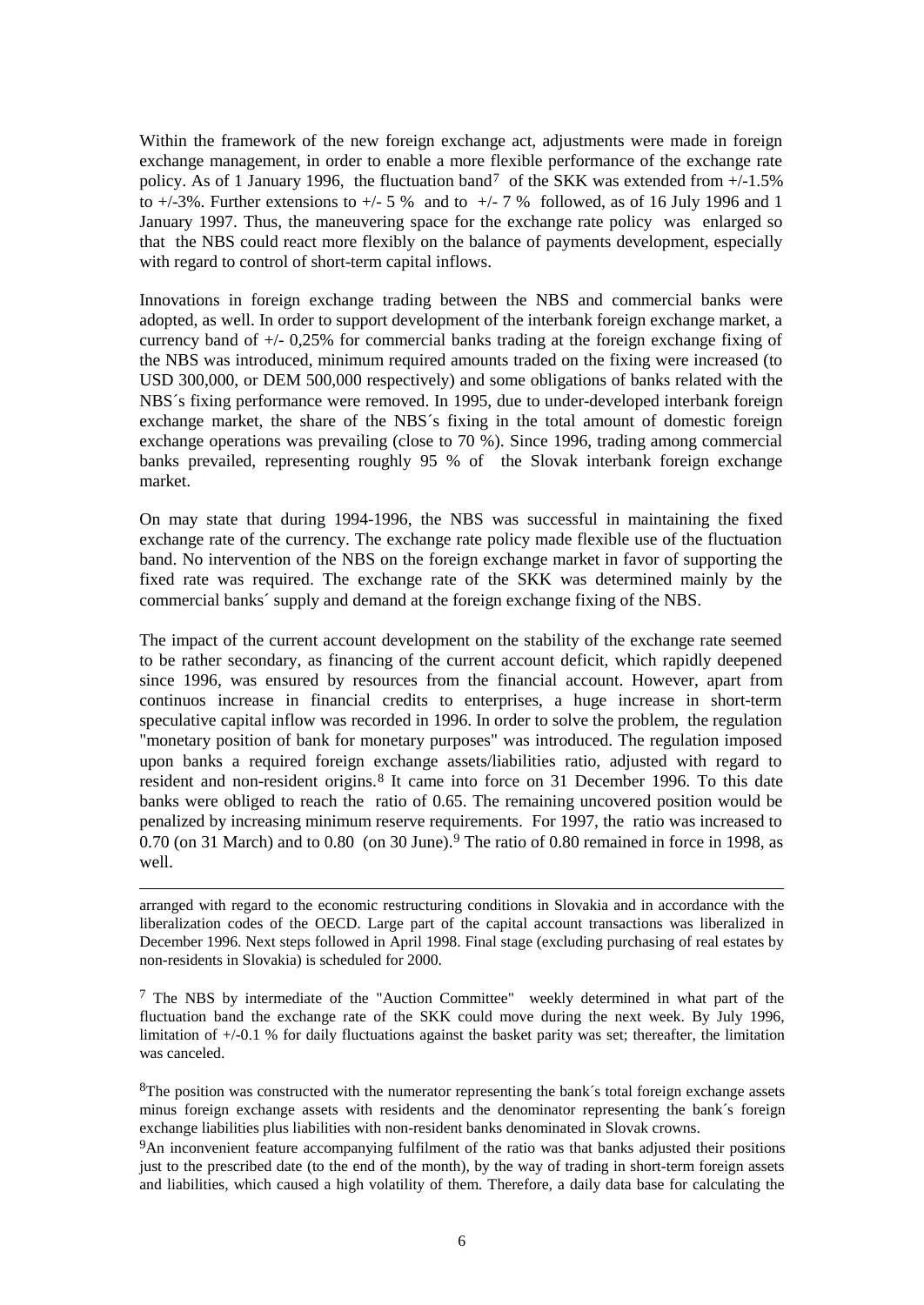Serious external imbalances characterized by current account deficit close to 10 % of GDP and by growing external debt burden persisted in 1997. In spite of this, the exchange rate remained relatively stable. As compared with the end-year value 1996, the currency depreciated by 1 %, moving the exchange rate of the SKK to 2 % below the basket parity.

In 1997, however, the Slovak crown, like other emerging market currencies, was exposed to devaluation pressure, due to instability on world financial markets. The attack against the SKK culminated at the end of May. In fact, it was due to a combination of factors, of which the most significant was not a direct speculation on the part of foreign investors. As by the opinion of the NBS, the pressure on foreign exchange reserves of the central bank was dependent upon the crown liquidity of commercial banks, the NBS, in order to ward off the threat of currency devaluation, suspended refinancing of the banking sector, temporarily. The operation was successful and the fixed rate was remained. As promoting factor of maintenance of the fixed rate played a relatively low degree of Slovak interference in international capital markets.

In 1998, deterioration of the external sector continued and devaluation expectations of the public increased. The current account deficit reached 10.1 % of GDP (Q3 1998). The exchange rate level was maintained artificially by high amounts of government lending abroad that represented an inflow to foreign exchange reserves of the central bank. The situation changed significantly after the financial crisis in Russia and retire of foreign investors from the transition economies. A massive conversion of domestic currency resources into foreign exchanges as well as typical devaluation behavior in foreign trade payments occurred within the public. As a result, net foreign assets of commercial banks decreased. The exchange rate of the SKK fell quickly to the bottom of the fluctuation band.

The NBS faced with a continuous depreciation of the currency tried to solve the problem by interventions in favor of maintaining the currency basket unit below the interbank foreign exchange market level. Due to direct interventions, foreign exchange reserves of the NBS decreased within a short period of time by roughly USD 1 billion, reaching 2.5 average monthly imports in August, compared with the previous levels exceeding 3 monthly averages.

As the devaluation expectations were not stopped, the Bank Board of the NBS decided to leave the fixed exchange rate regime and to let the Slovak crown to float, as of 1 October 1998. The fluctuation band, the currency basket of the SKK and the foreign exchange fixing of the NBS were canceled. The exchange rate of the SKK was defined against the DEM, which became a reference currency for monitoring the development of the exchange rate of the SKK. As concerns potential foreign exchange interventions, there was decided that in the future the NBS would intervene namely with the aim of reducing the volatility of the exchange rate. Interventions in favor of changing the level of the exchange rate have not been expected.

The development of the exchange rate of the SKK after introduction of the floating regime was quit satisfactory, during the last three months of 1998. At the beginning of October, however, the SKK depreciated by 18 % below the former central parity. Then, the exchange rate appreciated and indicated a rapid tendency to stabilize. Measured against the DEM, it depreciated by 1.6 % during October. In December, the exchange rate of SKK/DEM moved 3-6 % (from 21.480 to 22.081) below the 2 October level.

l

ratio was introduced, since July 1997 (as compared with the previous 10 days base). This lead, on the one hand, to a substantial moderation in the foreign liabilities (assets, as well) volatility, but, on the other hand, to an important increase in the short-term indebtedness (by USD 2 billion, approximately) of the Slovak banking system.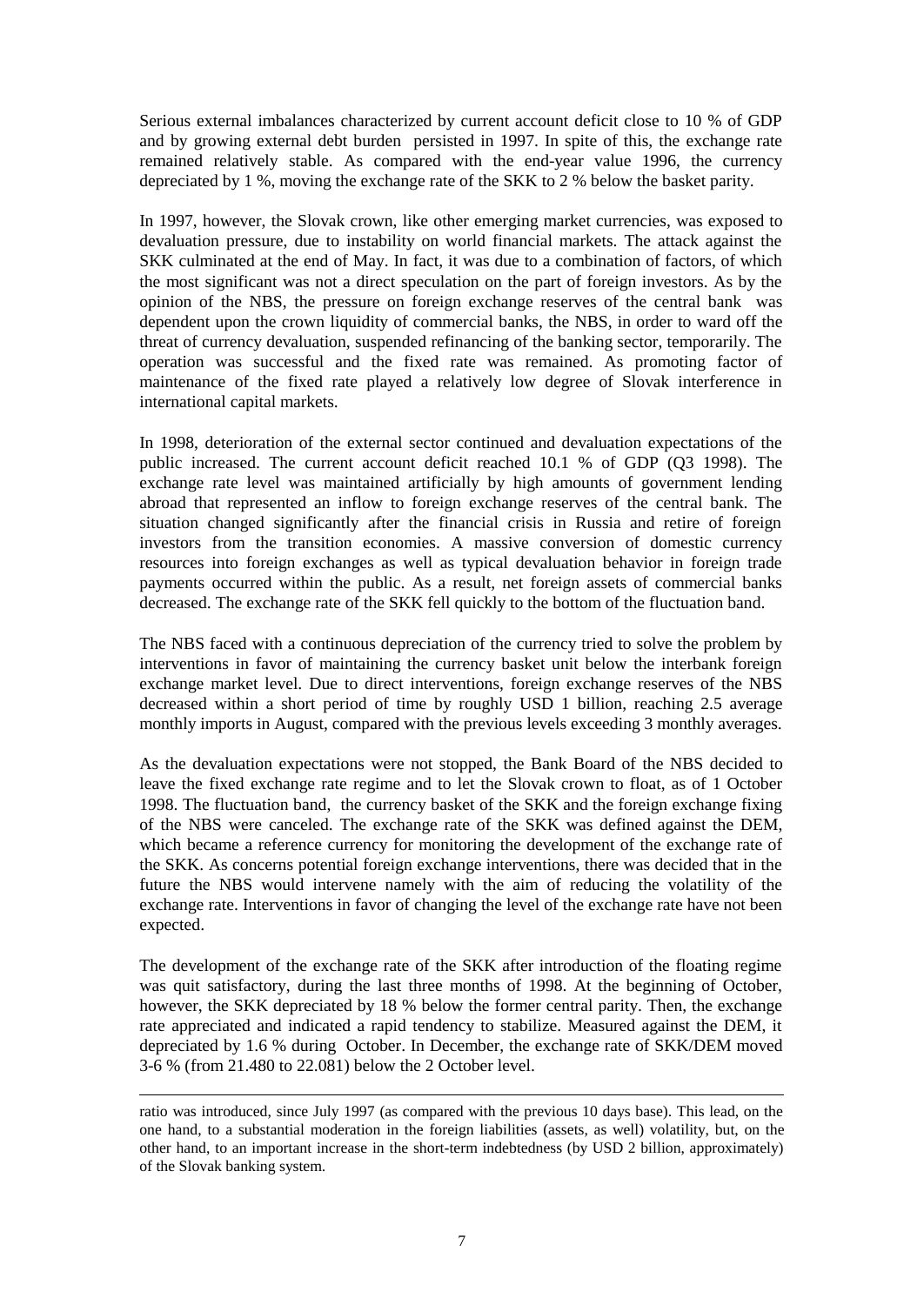## **MONETARY PROGRAM OF THE NBS FOR 1999**

Monetary program of the NBS for 1999 is based on the assumption that the new Slovak government will tighten its fiscal policy. Restrictions are expected namely in government investments and wage growth in State administration.<sup>10</sup>

The inflation target for 1999 will be measured by pure inflation, <sup>11</sup> programmed at a level of 5-7 %. An increase in regulated prices by 10 % is expected, which could bring an additional increase in CPI by 2 percentage points. The impact of any other additionally price deregulations on the CPI is calculated in the same relation. There is not expected introduction of the import surcharge. Among external price factors, a moderate increase in commodity prices is expected. Within other conditions of the monetary development in 1999, reduction in current account deficit, no interventions in favor of changing the trend of the exchange rate of the SKK and a prudent monetary policy of the NBS are taken into account.

The programmed dynamics of main monetary variables in 1999 will be consistent with reduced real growth of the economy, i.e. at a level of 3 % increase in GDP, reduced share of the current account deficit in GDP to 5.5 %, whereby the fiscal deficit should not exceed 1.3 % of GDP. Then, the growth of net domestic assets could reach 8 %, the money stock M2 6 % and private credit (to enterprises and households) 8.7 %, on the yearly base.

The level of the external debt should not change significantly as compared with 1998, i.e. it could represent USD 12-13 billion. However, as a result of the announced cancelling of the foreign exchange position of bank for monetary purposes (as of 1 April 1999), an additionally reduction in foreign short-term indebtedness by roughly USD 2 billion should occur, so that the end-year level of gross foreign debt of the SR should not exceed USD 11 billion.

Apart from removing of the above foreign exchange regulation, following changes in monetary policy instruments are announced for 1999: enlargement of the basis for MRR by the way of incorporating the crown deposits of non-resident banks and foreign exchange liabilities against the non-resident banks into the basis, as of 1 April; an automatic access to the Lombard credit will be allowed and the Lombard rate will follow market (BRIBOR) rates increased by 5 %.

## **EXPECTED IMPACTS OF THE EURO**

l

Introducing of the euro was firstly reflected in a decision of the Bank Board of the NBS from May 1998, which announced that in the currency basket of the SKK the DEM would be replaced by the EUR, since 1 January 1999. After introducing the floating exchange rate regime of the SKK, this intention was modified. By the end 1998, the DEM was a reference currency for defining the exchange rate of the SKK; since 1 January 1999, this role is playing EUR or, DEM as a denomination of the EUR. The initial level of the exchange rate of the Slovak crown was set at 42.746 SKK/EUR. A solution of an immediate close anchoring of the SKK´s exchange rate to the EUR was not accepted, given the current intermediate stage

 $10\text{As}$  for the 1st quarter 1999 the Slovak government declared budgetary provisory and the preparation of the State budget is being in work, there are no exact data for the fiscal sector development in 1999, to this time.

<sup>&</sup>lt;sup>11</sup>Defined as core inflation plus price index of consumer basket, excluding foodstaffs.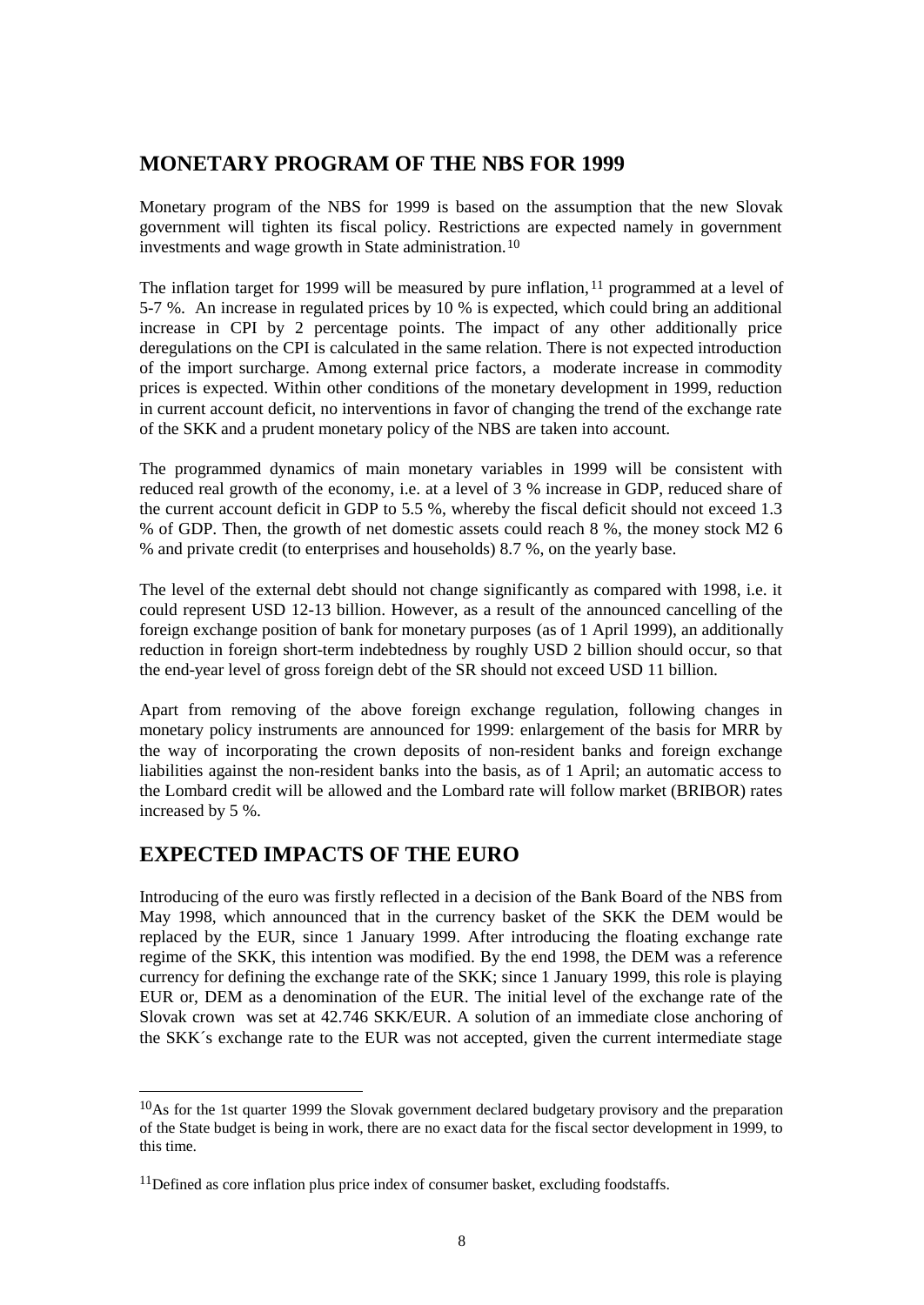of generating a new equilibrated exchange rate of the SKK.<sup>12</sup> However, such solution is not excluded for future exchange rate arrangement of the Slovak currency.

The preparation of Slovak commercial banks on introduction of the euro was intensive, during 1998. Most of banks accepted the "eurostrategy" in supply of their services, since 1999. Currently, clients are allowed to open their accounts in euro in Slovak banks, however, massive real use of these services can be expected rather slowly in a relative longer period of time. In the first line, there will be probably large firms interested in the euro services, in order to hold their positions on the euromarkets and to take of their advantages. For small businesses, the impact of the euro will be more controversial, mainly from the point of view of a strengthened real competition in the euro-area. Therefore the trade-off between immediate or gradual use of the euro-accounts is in this case of a secondary importance. Probably, among these firms, rather a slow dynamics of trading in euro may be expected in a short run.

When considering the impacts of the euro on the Slovak economy, positive as well as negative aspects are to be taken into account. Increased competition on the euromarkets can be valuated as prevailingly positive, for firms importing from this area. On the other hand, for exporting firms, this can have a negative impact and will require new efforts in increasing their export performance. Similar can be the impact of the strengthened competitiveness of firms (including banks) from the euro-area on activities of Slovak firms and banks at the domestic market. Therefore, unavoidable increase in performance of the Slovak banking and real economic sectors will be required.

In the field of capital movements, reduction of exchange rate risks within the EMU member´s states, could result in a lower intensity of capital inflow to non-member States. Apart from such a probable crowding-out effect on long-term foreign investment toward Slovakia, one should take into account also similar impact on short-term investment, despite the fact that the interest rate differential between the Slovak crown and the euro will remain in play. As a result, some slow-down in the capital inflow from the EMU to Slovakia may be expected temporarily.

In order to avoid the mentioned negative consequences of the euro introduction on the Slovak economy, there is necessary, in a short-time, to create more attractive conditions for foreign capital and namely foreign direct investment inflow to Slovakia. <sup>13</sup> From a long(er) horizon of time, however, there is the only alternative: to follow continuously the strategy of reaching the status of a full membership of Slovakia in the European Union.

In summary, the potential impact of the euro on the Slovak economy should be, in our opinion, considered in connection with all monetary and real factors, which are represented not only by the euro as a single European currency, but by the whole building of the European Economic and Monetary Union. While, in a short run, some technical aspects related directly to the introduction of the euro could prevail, in a longer run, searching for ways of maintaining and promoting the economic performance and competitiveness must become the main challenge of the euro for Slovakia. Progressing in the "real" convergence is a precondition for fiscal and monetary convergence and, last but not least, for convergence of the Slovak monetary transmission mechanism (wherein interest rates are generated as a result

l

<sup>&</sup>lt;sup>12</sup>Taking into account also uncertainties about the development of the exchange rate of the EUR, and the fact that a high share (around 40 %) of the Slovak imports is paid in USD.

<sup>&</sup>lt;sup>13</sup> Fulfilment of this task will be, at present, more complicated, due to unfavorable development of the creditworthiness of Slovakia, which resulted in worsening of Slovakia´s international ratings by the largest rating agencies, over March-June 1998. In addition, these ratings were confirmed or brought down again, in February 1999.